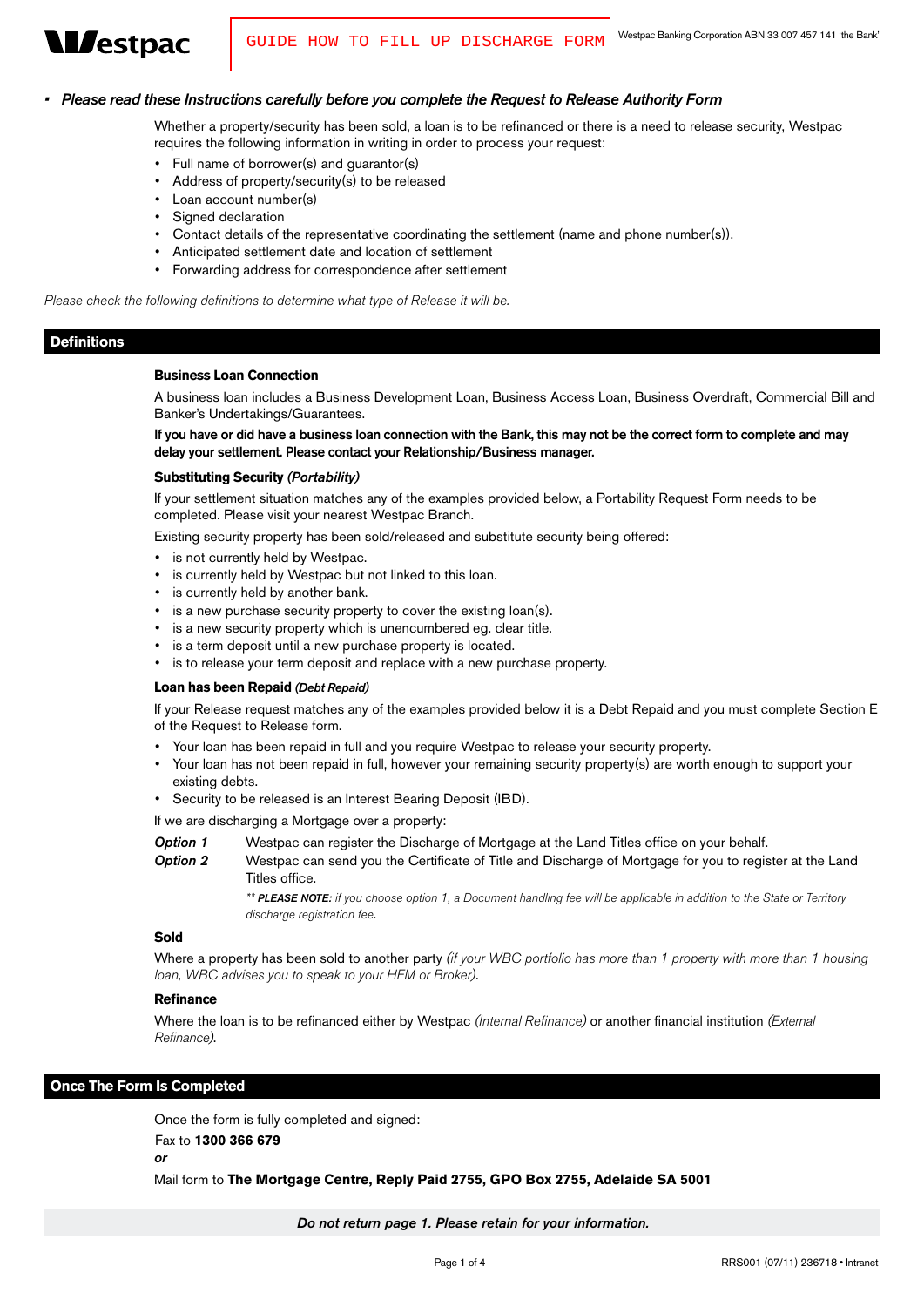

# Request to Release – Consumer

|                  | Please Read These Instructions Carefully Before Completing The Form                                                                                                    |                                                                                                                  |                                                                                                                                                 |                           |                                     |  |  |
|------------------|------------------------------------------------------------------------------------------------------------------------------------------------------------------------|------------------------------------------------------------------------------------------------------------------|-------------------------------------------------------------------------------------------------------------------------------------------------|---------------------------|-------------------------------------|--|--|
|                  | Required fields to be completed:                                                                                                                                       | Processing will be unable to proceed until all required fields are complete.                                     |                                                                                                                                                 |                           |                                     |  |  |
|                  |                                                                                                                                                                        |                                                                                                                  |                                                                                                                                                 |                           |                                     |  |  |
|                  |                                                                                                                                                                        |                                                                                                                  |                                                                                                                                                 |                           |                                     |  |  |
|                  |                                                                                                                                                                        |                                                                                                                  |                                                                                                                                                 |                           |                                     |  |  |
|                  |                                                                                                                                                                        | Call 132 558 if you have any questions on how to complete this form; OR                                          |                                                                                                                                                 |                           |                                     |  |  |
|                  | Contact your local branch                                                                                                                                              |                                                                                                                  |                                                                                                                                                 |                           |                                     |  |  |
| <b>Section A</b> | <b>Customer Details</b> (Full name of ALL parties involved)                                                                                                            |                                                                                                                  |                                                                                                                                                 |                           | FILL UP CUSTOMER REFERENCE IF KNOWN |  |  |
|                  |                                                                                                                                                                        | $\,8\,$<br>5<br> 7 <br>2<br>3<br>4<br>6<br>Customer reference number<br>(8 digit customer number from statement) |                                                                                                                                                 |                           |                                     |  |  |
|                  | Do you have a business loan etc. (e.g. Business Development Loan, Business Access Loan, Business Overdraft, Commercial Bill,<br><b>Banks Undertakings/Guarantees)?</b> |                                                                                                                  |                                                                                                                                                 |                           |                                     |  |  |
|                  | $X_{No}$<br>Yes                                                                                                                                                        | contact your Relationship/Business Manager Or                                                                    | Business Direct on 132 772 to arrange for release of security                                                                                   |                           |                                     |  |  |
|                  | Customer name (1)                                                                                                                                                      |                                                                                                                  | NOTE: Include previous name if name has changed during the life of the loan. Use additional form if more than 4 people are parties to the loan. |                           |                                     |  |  |
|                  | JOHN SMITH (borrower 1)                                                                                                                                                |                                                                                                                  |                                                                                                                                                 | $\triangleright$ Borrower | Guarantor                           |  |  |
|                  | Customer name (2)                                                                                                                                                      |                                                                                                                  |                                                                                                                                                 |                           |                                     |  |  |
|                  | ANNA SMITH<br>(borrower 2)                                                                                                                                             |                                                                                                                  |                                                                                                                                                 | $ $ Borrower              | Guarantor                           |  |  |
|                  | Customer name (3)                                                                                                                                                      |                                                                                                                  |                                                                                                                                                 |                           |                                     |  |  |
|                  |                                                                                                                                                                        |                                                                                                                  |                                                                                                                                                 | Borrower                  | Guarantor                           |  |  |
|                  | Customer name (4)                                                                                                                                                      |                                                                                                                  |                                                                                                                                                 |                           |                                     |  |  |
|                  |                                                                                                                                                                        |                                                                                                                  |                                                                                                                                                 | Borrower                  | Guarantor                           |  |  |
|                  | Contact name                                                                                                                                                           |                                                                                                                  |                                                                                                                                                 |                           |                                     |  |  |
|                  |                                                                                                                                                                        |                                                                                                                  |                                                                                                                                                 |                           |                                     |  |  |
|                  | Mobile number                                                                                                                                                          | Work phone number                                                                                                |                                                                                                                                                 | Home phone number         |                                     |  |  |
|                  | 0412 345 678                                                                                                                                                           | 02 <sub>2</sub>                                                                                                  | ) 9723 4567                                                                                                                                     | 02 ) 9728 7654            |                                     |  |  |
|                  |                                                                                                                                                                        | attach on a separate sheet clearly labelled with your customer reference number).                                | Mailing address of each party on loan for ALL correspondence after settlement. (If there are more parties on the loan, please                   |                           |                                     |  |  |
| Customer (1)     | 32 LYREBIRD STREET TELOPEA NSW                                                                                                                                         |                                                                                                                  | (mailing address)                                                                                                                               |                           | Postcode 2177                       |  |  |
| Customer (2)     |                                                                                                                                                                        |                                                                                                                  |                                                                                                                                                 |                           | Postcode                            |  |  |
| <b>Section B</b> | Property/Security(s) To Be Released                                                                                                                                    |                                                                                                                  |                                                                                                                                                 |                           |                                     |  |  |
|                  |                                                                                                                                                                        |                                                                                                                  |                                                                                                                                                 |                           |                                     |  |  |
| Property (1)     | Unit/Street no. 19                                                                                                                                                     | Street name LONGFIELD STREET                                                                                     |                                                                                                                                                 |                           |                                     |  |  |
|                  | Suburb                                                                                                                                                                 | PARRAMATTA (property address being discharge & sold)                                                             |                                                                                                                                                 | State NSW                 | Postcode 2165                       |  |  |
| Property (2)     | Unit/Street no.                                                                                                                                                        | Street name                                                                                                      |                                                                                                                                                 |                           |                                     |  |  |
|                  | Suburb                                                                                                                                                                 |                                                                                                                  |                                                                                                                                                 | <b>State</b>              | Postcode                            |  |  |
| Property (3)     | Unit/Street no.                                                                                                                                                        | Street name                                                                                                      |                                                                                                                                                 |                           |                                     |  |  |
|                  | Suburb                                                                                                                                                                 |                                                                                                                  |                                                                                                                                                 | State                     | Postcode                            |  |  |
|                  |                                                                                                                                                                        |                                                                                                                  |                                                                                                                                                 |                           |                                     |  |  |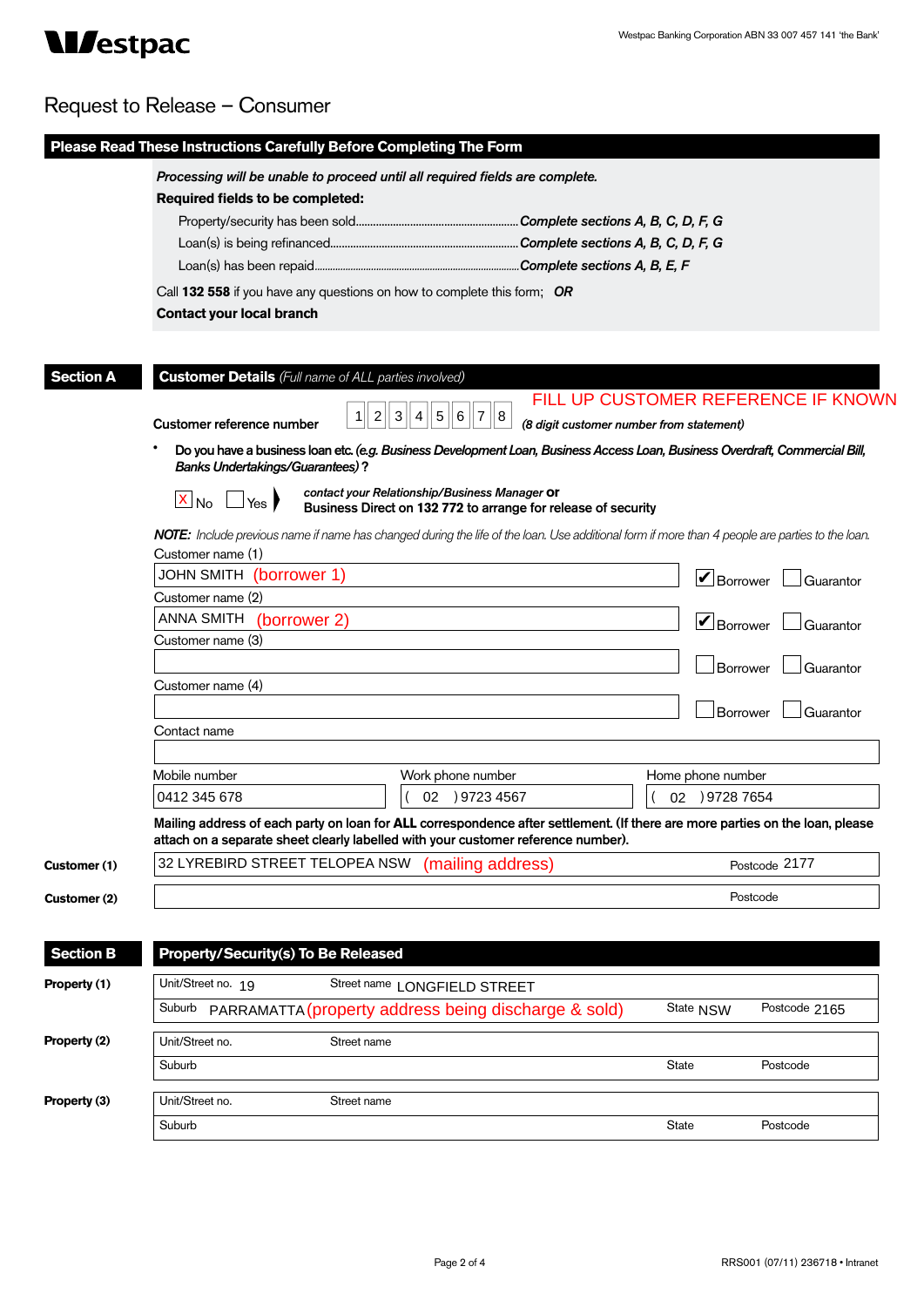| <b>Section C</b> | <b>Settlement Type</b>                                                                                                                                                                                                                                                                                                                                                          |                                                                                                                     |  |  |  |  |
|------------------|---------------------------------------------------------------------------------------------------------------------------------------------------------------------------------------------------------------------------------------------------------------------------------------------------------------------------------------------------------------------------------|---------------------------------------------------------------------------------------------------------------------|--|--|--|--|
|                  | Property/security(s) has been (please tick one box only)                                                                                                                                                                                                                                                                                                                        |                                                                                                                     |  |  |  |  |
|                  | $\mathbf{V}$ Sold<br>Go to<br>464<br>Refinance (internal)<br><b>Section D</b><br>(Financial<br>Refinance (external) to<br><i>Institution)</i><br>Loan has been repaid (no settlement required) $\blacktriangleright$<br>Go to Section E                                                                                                                                         | Anticipated settlement date<br>$/$ 04 $/$<br>20<br>18<br>(put 2 weeks in advance<br>from actual settlement<br>date) |  |  |  |  |
| <b>Section D</b> | <b>Settlement Details</b>                                                                                                                                                                                                                                                                                                                                                       |                                                                                                                     |  |  |  |  |
|                  | In the boxes below please specify the Loan account number(s) and whether they are to be Cleared and Closed.<br>(this is your home loan account number related to the property)<br>$\overline{7}$<br> 9 <br>1  2  3  4  5  6<br>8 <sup>  </sup><br>$\vert$ 2<br>$\mathbf{3}$<br>is to be Cleared and Closed?   Yes<br>$\Box$ No<br>is to be Cleared and Closed?<br>J No ₱<br>Yes | limit reduced to<br>balance reduced to<br>limit reduced to<br>balance reduced to                                    |  |  |  |  |
|                  | is to be Cleared and Closed?<br>J No ₱<br>J Yes                                                                                                                                                                                                                                                                                                                                 | limit reduced to<br>balance reduced to                                                                              |  |  |  |  |
|                  | is to be Cleared and Closed?<br>∐ No ₱<br>l Yes                                                                                                                                                                                                                                                                                                                                 | limit reduced to<br>balance reduced to                                                                              |  |  |  |  |
|                  | * Where all loans are not being paid out in full, Westpac will contact the customer directly and all requests are subject to Westpac approval<br>**If you have a Personal Loan the payout figure can only be calculated on the morning of settlement                                                                                                                            |                                                                                                                     |  |  |  |  |
|                  | Would you like the Bank to collect all the proceeds at settlement?<br>$\Box$ No<br>6  5<br>3 2 <br>$\ 8\ 7\ $<br>$\vert 4 \vert$<br> 9 <br>2<br>$\vert 0 \vert$<br>Yes > NOMINATE A WESTPAC ACCOUNT YOU WOULD LIKE ANY SURPLUS CREDITED TO?                                                                                                                                     |                                                                                                                     |  |  |  |  |
|                  | <b>NOTE:</b><br>• These funds will require 3 days clearance for availability<br>If no account is nominated, delays may occur                                                                                                                                                                                                                                                    | (Account for any extra funds from the<br>proceed of the sale -very important)                                       |  |  |  |  |
| <b>Section E</b> | Loan Has Been Repaid (No Settlement Required)                                                                                                                                                                                                                                                                                                                                   |                                                                                                                     |  |  |  |  |
|                  | Would you like the Bank to register the discharge of the mortgage at the Lands Title Office?<br>ignore this section as selling always requires settlement.<br>No<br>Yes please provide a Westpac BSB and account number to debit fees                                                                                                                                           |                                                                                                                     |  |  |  |  |
|                  | OR send cheque (call 132 558 for amount)<br>Where would you like the documents to be sent? $(\checkmark)$<br>by registered mail to my residential address as per Section A, OR<br>to my nearest branch   Please specify branch                                                                                                                                                  |                                                                                                                     |  |  |  |  |
|                  |                                                                                                                                                                                                                                                                                                                                                                                 |                                                                                                                     |  |  |  |  |

Name of person collecting documents